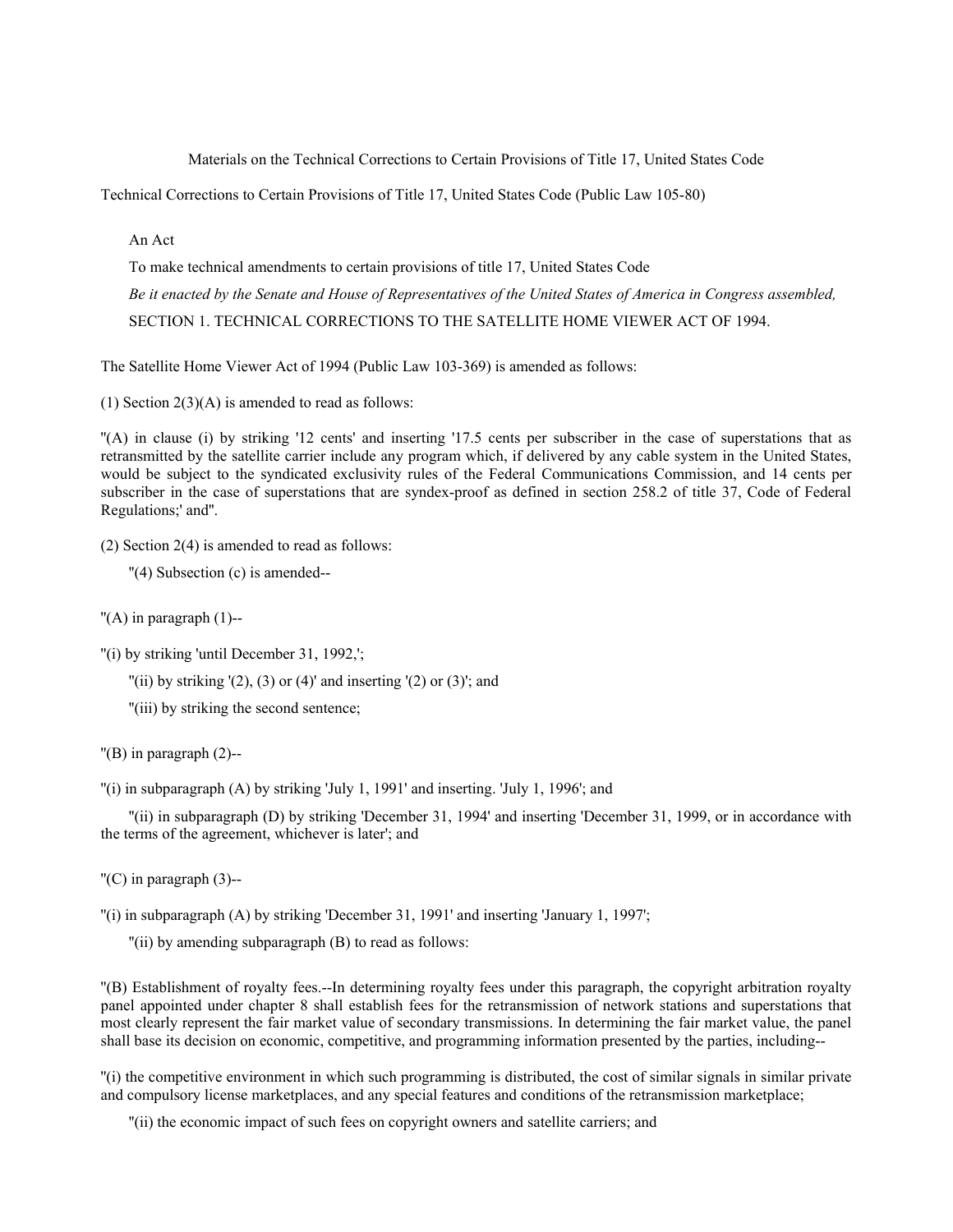''(iii) the impact on the continued availability of secondary transmissions to the public.'; and

''(iii) in subparagraph (C), by inserting 'or July 1, 1997, whichever is later' after 'section 802(g)'.''.

(3) Section  $2(5)(A)$  is amended to read as follows:

''(A) in paragraph (5)(C) by striking 'the date of the enactment of the Satellite Home Viewer Act of 1988' and inserting 'November 16, 1988'; and''.

SEC. 2. COPYRIGHT IN RESTORED WORKS.

Section 104A of title 17, United States Code, is amended as follows:

(1) Subsection  $(d)(3)(A)$  is amended to read as follows:

''(3) Existing derivative works.--(A) In the case of a derivative work that is based upon a restored work and is created--

''(i) before the date of the enactment of the Uruguay Round Agreements Act, if the source country of the restored work is an eligible country on such date, or

''(ii) before the date on which the source country of the restored work becomes an eligible country, if that country is not an eligible country on such date of enactment, a reliance party may continue to exploit that derivative work for the duration of the restored copyright if the reliance party pays to the owner of the restored copyright reasonable compensation for conduct which would be subject to a remedy for infringement but for the provisions of this paragraph.''.

(2) Subsection  $(e)(1)(B)(ii)$  is amended by striking the last sentence.

(3) Subsection  $(h)(2)$  is amended to read as follows:

''(2) The 'date of restoration' of a restored copyright is--

''(A) January 1, 1996, if the source country of the restored work is a nation adhering to the Berne Convention or a WTO member country on such date, or

''(B) the date of adherence or proclamation, in the case of any other source country of the restored work.''.

(4) Subsection  $(h)(3)$  is amended to read as follows:

''(3) The term 'eligible country' means a nation, other than the United States, that--

''(A) becomes a WTO member country after the date of the enactment of the Uruguay Round Agreements Act;

''(B) on such date of enactment is, or after such date of enactment becomes, a member of the Berne Convention; or

 $C'$  after such date of enactment becomes subject to a proclamation under subsection (g).

For purposes of this section, a nation that is a member of the Berne Convention on the date of the enactment of the Uruguay Round Agreements Act shall be construed to become an eligible country on such date of enactment.''.

SEC. 3. LICENSES FOR NONEXEMPT SUBSCRIPTION TRANSMISSIONS.

Section 114(f) of title 17, United States Code, is amended--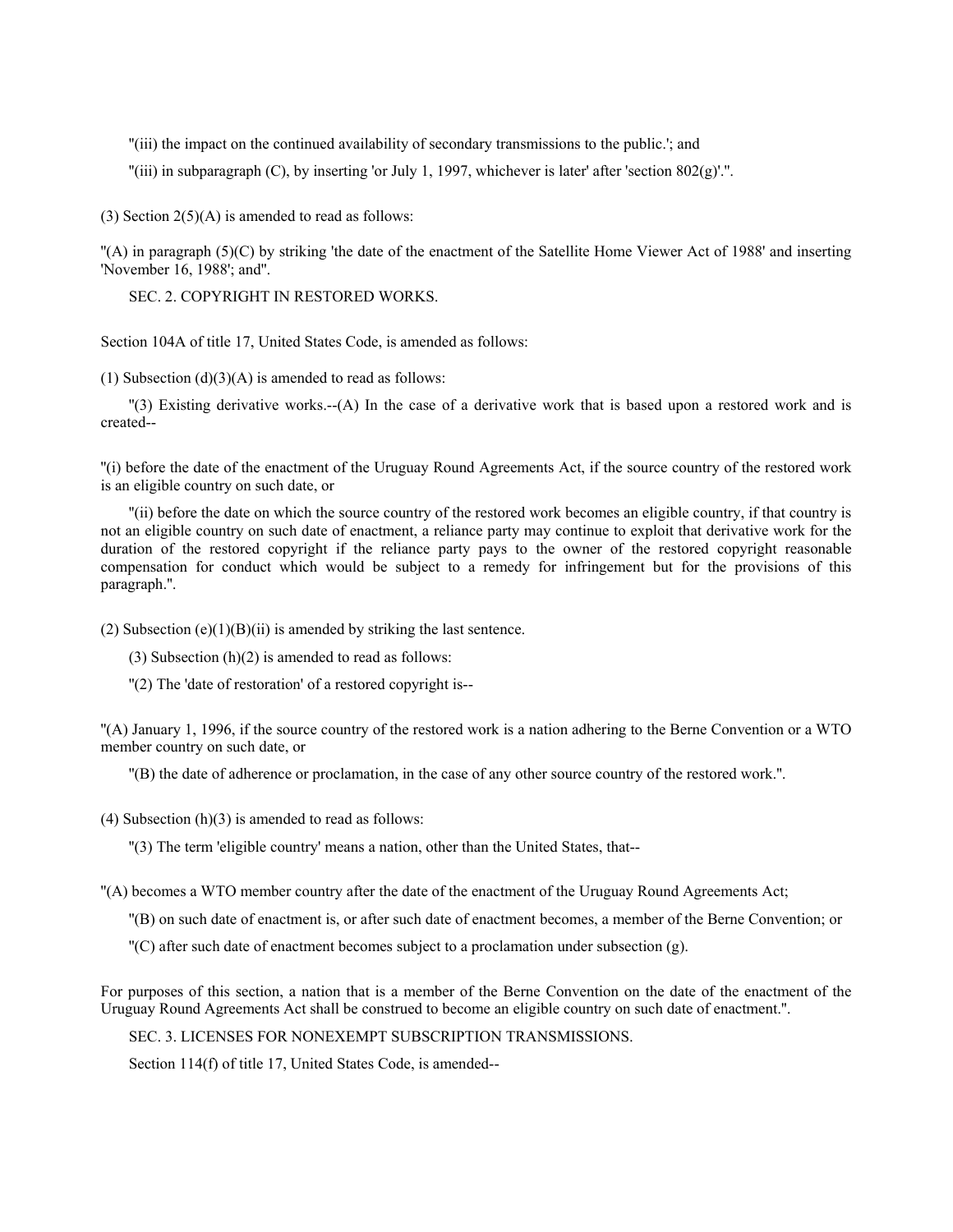(1) in paragraph (1), by inserting '', or, if a copyright arbitration royalty panel is convened, ending 30 days after the Librarian issues and publishes in the Federal Register an order adopting the determination of the copyright arbitration royalty panel or an order setting the terms and rates (if the Librarian rejects the panel's determination)'' after ''December 31, 2000''; and

(2) in paragraph (2), by striking ''and publish in the Federal Register''.

SEC. 4. ROYALTY PAYABLE UNDER COMPULSORY LICENSE.

Section 115(c)(3)(D) of title 17, United States Code, is amended by striking "and publish in the Federal Register".

SEC. 5. NEGOTIATED LICENSE FOR JUKEBOXES.

Section 116 of title 17, United States Code, is amended--

 $(1)$  by amending subsection  $(b)(2)$  to read as follows:

''(2) Arbitration.--Parties not subject to such a negotiation may determine, by arbitration in accordance with the provisions of *chapter 8*, the terms and rates and the division of fees described in paragraph (1).''; and

(2) by adding at the end the following new subsection:

''(d) Definitions.--As used in this section, the following terms mean the following:

''(1) A 'coin-operated phonorecord player' is a machine or device that--

''(A) is employed solely for the performance of nondramatic musical works by means of phonorecords upon being activated by the insertion of coins, currency, tokens, or other monetary units or their equivalent;

''(B) is located in an establishment making no direct or indirect charge for admission;

''(C) is accompanied by a list which is comprised of the titles of all the musical works available for performance on it, and is affixed to the phonorecord player or posted in the establishment in a prominent position where it can be readily examined by the public; and

''(D) affords a choice of works available for performance and permits the choice to be made by the patrons of the establishment in which it is located.

''(2) An 'operator' is any person who, alone or jointly with others--

''(A) owns a coin-operated phonorecord player;

''(B) has the power to make a coin-operated phonorecord player available for placement in an establishment for purposes of public performance; or

''(C) has the power to exercise primary control over the selection of the musical works made available for public performance on a coin-operated phonorecord player.''.

SEC. 6. REGISTRATION AND INFRINGEMENT ACTIONS.

Section  $411(b)(1)$  of title 17, United States Code, is amended to read as follows:

''(1) serves notice upon the infringer, not less than 48 hours before such fixation, identifying the work and the specific time and source of its first transmission, and declaring an intention to secure copyright in the work; and''.

SEC. 7. COPYRIGHT OFFICE FEES.

(a) Fee Increases.--Section 708(b) of title 17, United States Code, is amended to read as follows: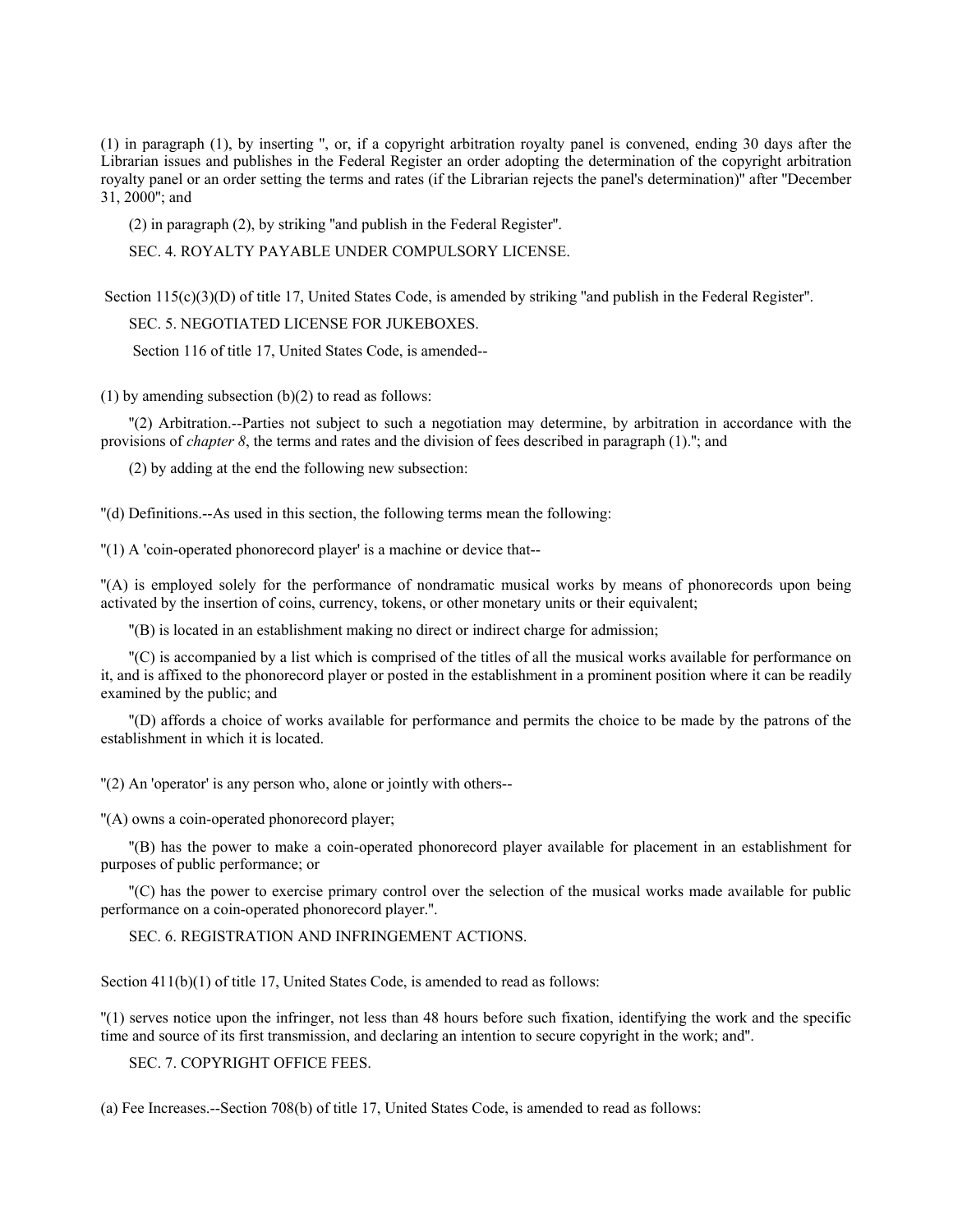''(b) In calendar year 1997 and in any subsequent calendar year, the Register of Copyrights, by regulation, may increase the fees specified in subsection (a) in the following manner:

''(1) The Register shall conduct a study of the costs incurred by the Copyright Office for the registration of claims, the recordation of documents, and the provision of services. The study shall also consider the timing of any increase in fees and the authority to use such fees consistent with the budget.

''(2) The Register may, on the basis of the study under paragraph (1), and subject to paragraph (5), increase fees to not more than that necessary to cover the reasonable costs incurred by the Copyright Office for the services described in paragraph (1), plus a reasonable inflation adjustment to account for any estimated increase in costs.

''(3) Any fee established under paragraph (2) shall be rounded off to the nearest dollar, or for a fee less than \$ 12, rounded off to the nearest 50 cents.

''(4) Fees established under this subsection shall be fair and equitable and give due consideration to the objectives of the copyright system.

''(5) If the Register determines under paragraph (2) that fees should be increased, the Register shall prepare a proposed fee schedule and submit the schedule with the accompanying economic analysis to the Congress. The fees proposed by the Register may be instituted after the end of 120 days after the schedule is submitted to the Congress unless, within that 120-day period, a law is enacted stating in substance that the Congress does not approve the schedule.''.

(b) Deposit of Fees.--Section 708(d) of such title is amended to read as follows:

''(d)(1) Except as provided in paragraph (2), all fees received under this section shall be deposited by the Register of Copyrights in the Treasury of the United States and shall be credited to the appropriations for necessary expenses of the Copyright Office. Such fees that are collected shall remain available until expended. The Register may, in accordance with regulations that he or she shall prescribe, refund any sum paid by mistake or in excess of the fee required by this section.

''(2) In the case of fees deposited against future services, the Register of Copyrights shall request the Secretary of the Treasury to invest in interest-bearing securities in the United States Treasury any portion of the fees that, as determined by the Register, is not required to meet current deposit account demands. Funds from such portion of fees shall be invested in securities that permit funds to be available to the Copyright Office at all times if they are determined to be necessary to meet current deposit account demands. Such investments shall be in public debt securities with maturities suitable to the needs of the Copyright Office, as determined by the Register of Copyrights, and bearing interest at rates determined by the Secretary of the Treasury, taking into consideration current market yields on outstanding marketable obligations of the United States of comparable maturities.

''(3) The income on such investments shall be deposited in the Treasury of the United States and shall be credited to the appropriations for necessary expenses of the Copyright Office.''.

SEC. 8. COPYRIGHT ARBITRATION ROYALTY PANELS.

(a) Establishment and Purpose.--Section 801 of title 17, United States Code, is amended--

 $(1)$  in subsection  $(b)(1)$  by striking "and 116" in the first sentence and inserting "116, and 119";

(2) in subsection (c) by inserting after ''panel'' at the end of the sentence the following:'',

''including--

''(1) authorizing the distribution of those royalty fees collected under sections 111, 119, and 1005 that the Librarian has found are not subject to controversy; and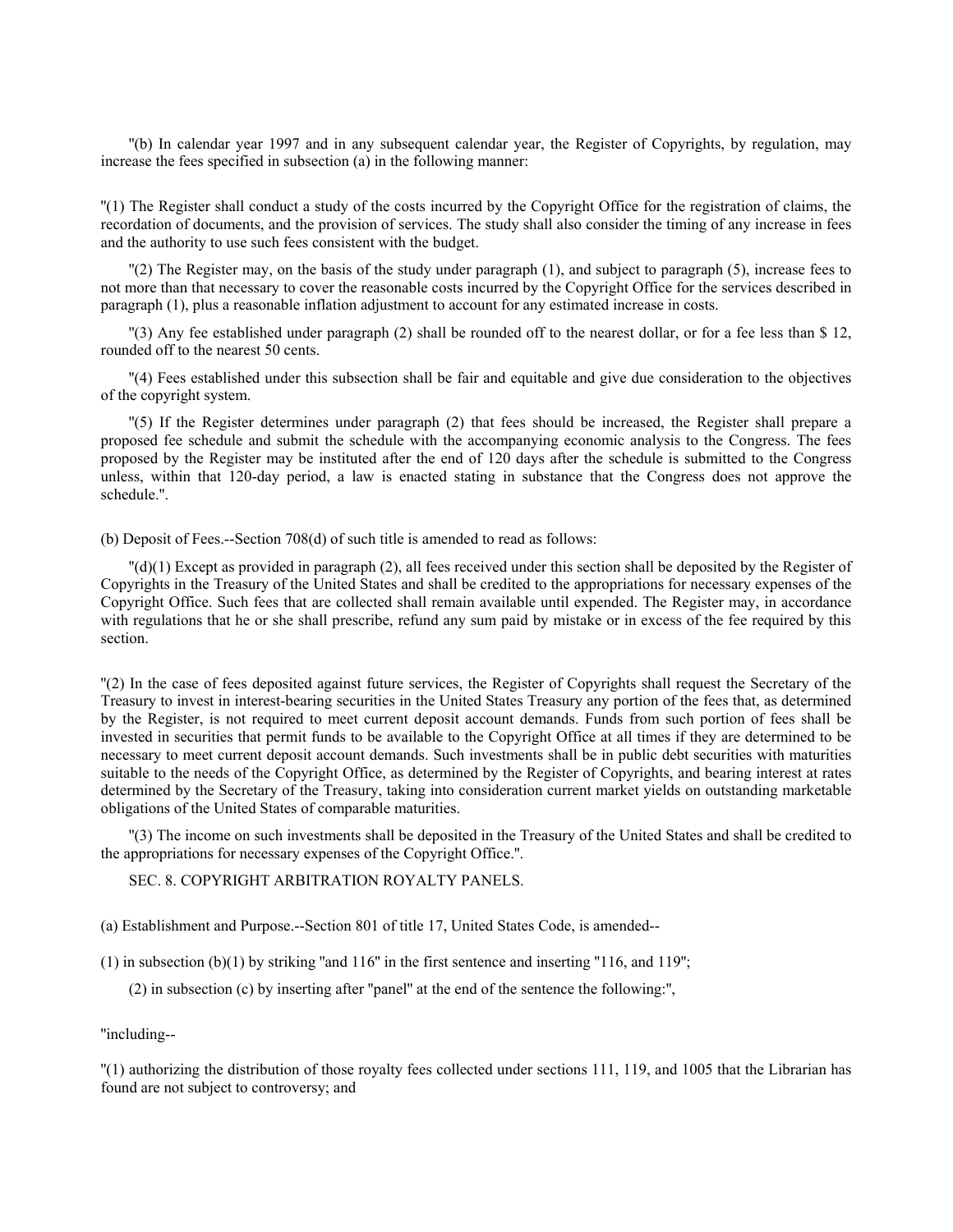''(2) accepting or rejecting royalty claims filed under sections 111, 119, and 1007 on the basis of timeliness or the failure to establish the basis for a claim''; and

(3) by amending subsection (d) to read as follows:

''(d) Support and Reimbursement of Arbitration Panels.--The Librarian of Congress, upon the recommendation of the Register of Copyrights, shall provide the copyright arbitration royalty panels with the necessary administrative services related to proceedings under this chapter, and shall reimburse the arbitrators presiding in distribution proceedings at such intervals and in such manner as the Librarian shall provide by regulation. Each such arbitrator is an independent contractor acting on behalf of the United States, and shall be hired pursuant to a signed agreement between the Library of Congress and the arbitrator. Payments to the arbitrators shall be considered reasonable costs incurred by the Library of Congress and the Copyright Office for purposes of section 802(h)(1).''.

(b) Proceedings.--Section 802(h) of title 17, United States Code, is amended by amending paragraph (1) to read as follows:

''(1) Deduction of costs of library of congress and copyright office from royalty fees.--The Librarian of Congress and the Register of Copyrights may, to the extent not otherwise provided under this title, deduct from royalty fees deposited or collected under this title the reasonable costs incurred by the Library of Congress and the Copyright Office under this chapter. Such deduction may be made before the fees are distributed to any copyright claimants. In addition, all funds made available by an appropriations Act as offsetting collections and available for deductions under this subsection shall remain available until expended. In ratemaking proceedings, the reasonable costs of the Librarian of Congress and the Copyright Office shall be borne by the parties to the proceedings as directed by the arbitration panels under subsection (c).".

## SEC. 9. DIGITAL AUDIO RECORDING DEVICES AND MEDIA.

Section 1007(b) of title 17, United States Code, is amended by striking ''Within 30 days after'' in the first sentence and inserting ''After''.

SEC. 10. CONFORMING AMENDMENT.

Section 4 of the Digital Performance Right in Sound Recordings Act of 1995 (Public Law 104-39) is amended by redesignating paragraph (5) as paragraph (4).

## SEC. 11. DISTRIBUTION OF PHONORECORDS.

Section 303 of title 17, United States Code, is amended--

(1) by striking ''Copyright'' and inserting ''(a) Copyright''; and

(2) by inserting at the end the following:

''(b) The distribution before January 1, 1978, of a phonorecord shall not for any purpose constitute a publication of the musical work embodied therein.''.

## SEC. 12. MISCELLANEOUS TECHNICAL AMENDMENTS.

(a) Amendments to Title 17, United States Code.--Title 17, United States Code, is amended as follows:

(1) The table of chapters at the beginning of title 17, United States Code, is amended--

(A) in the item relating to chapter 6, by striking ''Requirement'' and inserting ''Requirements'';

(B) in the item relating to chapter 8, by striking ''Royalty Tribunal'' and inserting ''arbitration Royalty Panels'';

(C) in the item relating to chapter 9, by striking ''semiconductor chip products'' and inserting ''Semiconductor Chip Products''; and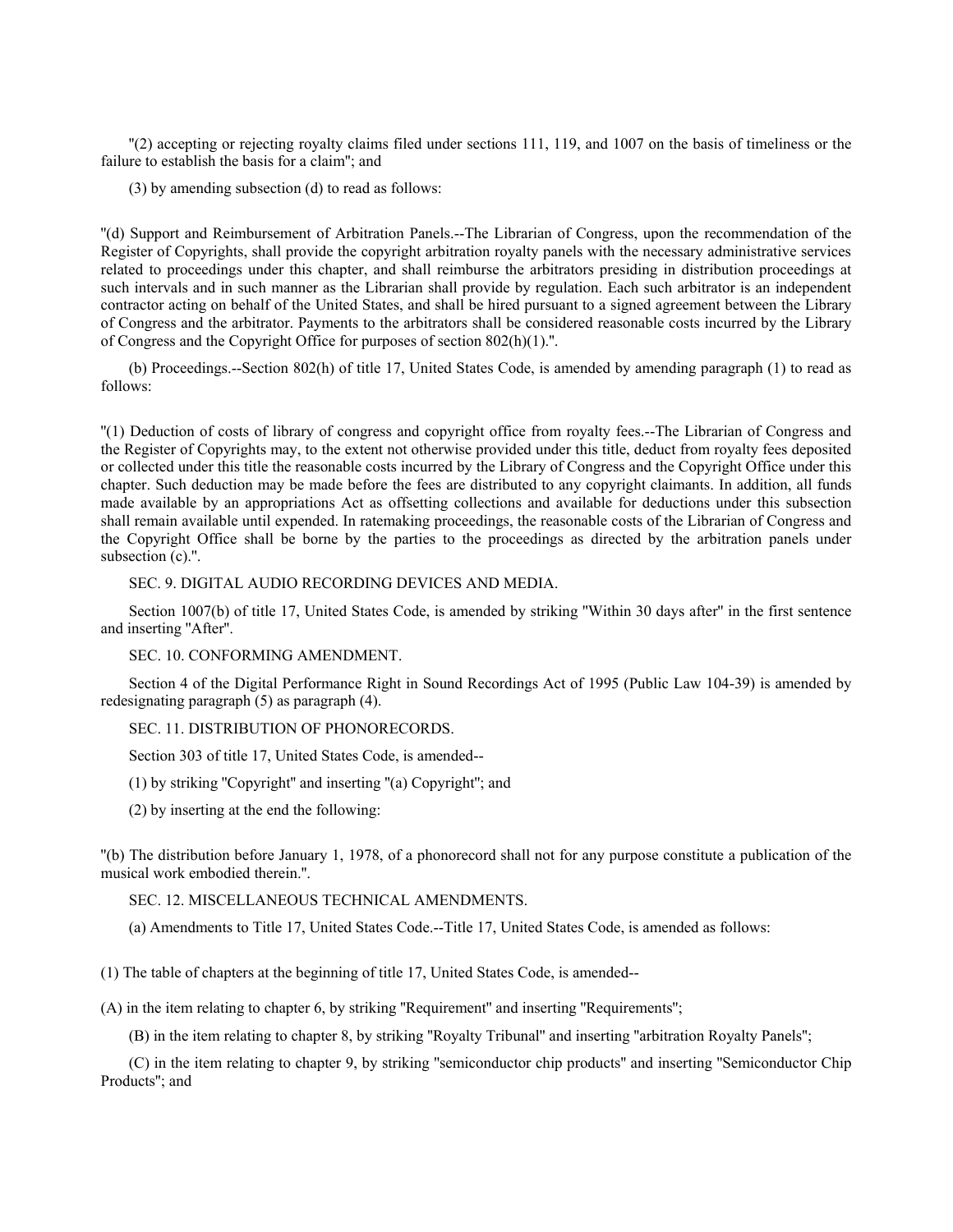(D) by inserting after the item relating to chapter 9 the following: ''10. Digital Audio Recording Devices and Media  $1001"$ .

(2) The item relating to section 117 in the table of sections at the beginning of chapter 1 is amended to read as follows:

''117. Limitations on exclusive rights: Computer programs.''.

(3) Section 101 is amended in the definition of to perform or display a work ''publicly'' by striking ''processs'' and inserting ''process''.

(4) Section 108(e) is amended by striking ''pair'' and inserting ''fair''.

(5) Section 109(b)(2)(B) is amended by striking ''Copyright'' and inserting ''Copyrights''.

(6) Section 110 is amended--

(A) in paragraph (8) by striking the period at the end and inserting a semicolon;

(B) in paragraph (9) by striking the period at the end and inserting ''; and''; and

(C) in paragraph (10) by striking ''4 above'' and inserting ''(4)''.

(7) Section  $115(c)(3)(E)$  is amended--

(A) in clause (i) by striking "sections  $106(1)$  and  $(3)$ " each place it appears and inserting "paragraphs (1) and (3) of section 106"; and

(B) in clause (ii)(II) by striking ''sections 106(1) and 106(3)'' and inserting ''paragraphs (1) and (3) of section 106''.

(8) Section 119(c)(1) is amended by striking ''until unless'' and inserting ''unless''.

(9) Section 304(c) is amended in the matter preceding paragraph (1) by striking "the subsection (a)(1)(C)" and inserting "subsection  $(a)(1)(C)$ ".

(10) Section 405(b) is amended by striking ''condition or'' and inserting ''condition for''.

 $(11)$  Section  $407(d)(2)$  is amended by striking "cost of" and inserting "cost to".

(12) The item relating to section 504 in the table of sections at the beginning of chapter 5 is amended by striking ''Damage'' and inserting ''Damages''.

(13) Section 504(c)(2) is amended by striking ''court it'' and inserting ''court in''.

(14) Section 509(b) is amended by striking ''merchandise; and baggage'' and inserting ''merchandise, and baggage''.

(15) Section 601(a) is amended by striking ''nondramtic'' and inserting ''nondramatic''.

(16) Section 601(b)(1) is amended by striking ''subsustantial'' and inserting ''substantial''.

(17) The item relating to section 710 in the table of sections at the beginning of chapter 7 is amended by striking ''Reproductions'' and inserting ''Reproduction''.

(18) The item relating to section 801 in the table of sections at the beginning of chapter 8 is amended by striking ''establishment'' and inserting ''Establishment''.

(19) Section 801(b) is amended--

(A) by striking ''shall be--'' and inserting ''shall be as follows:'';

(B) in paragraph (1) by striking ''to make'' and inserting ''To make'';

(C) in paragraph (2)--